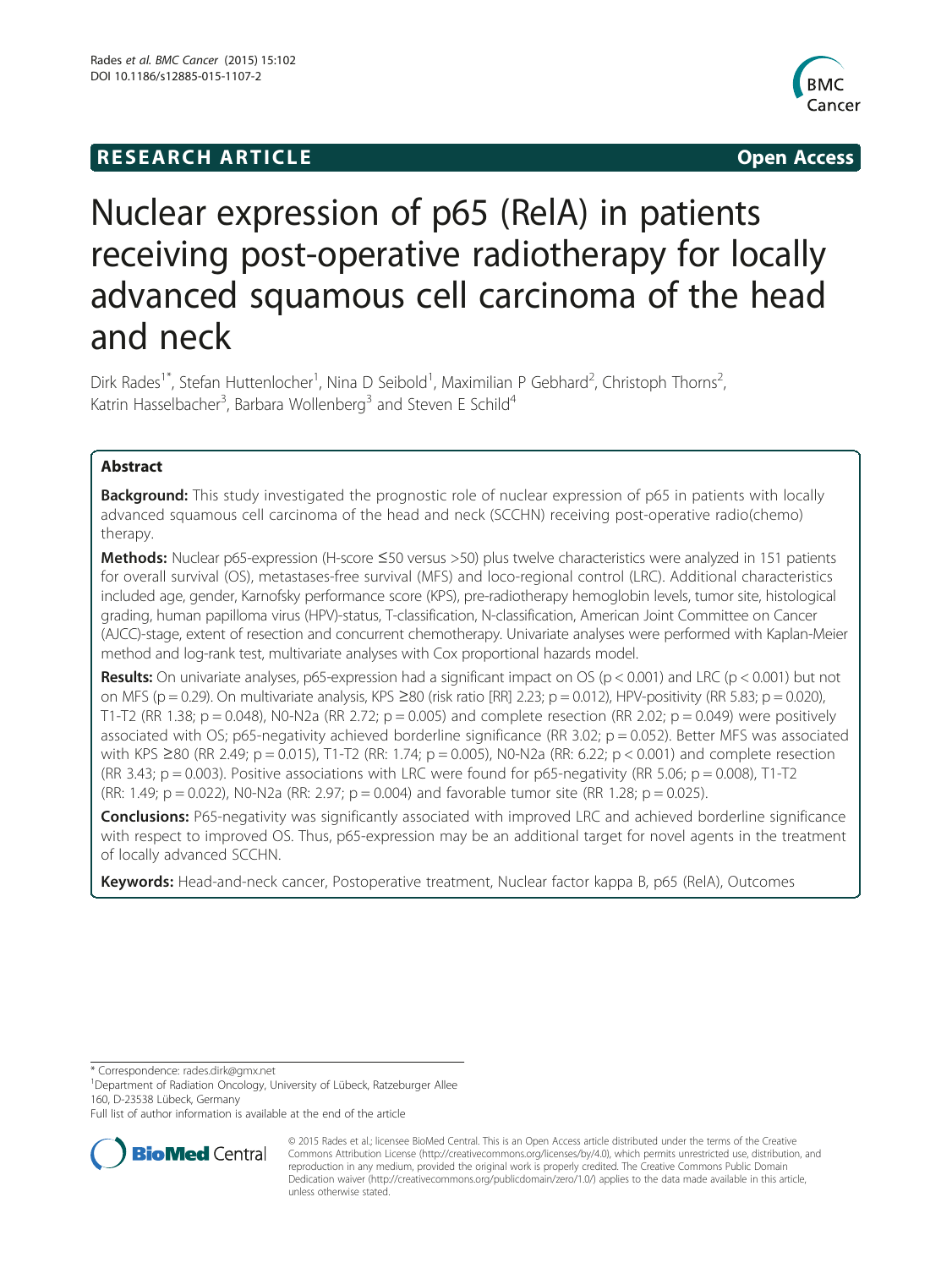#### <span id="page-1-0"></span>Background

Many patients with squamous cell carcinoma of the head and neck (SCCHN) present with locally advanced disease, which is often associated with unsatisfactory outcomes despite innovative treatment approaches [[1-3](#page-6-0)]. Personalization of cancer treatment has become more popular during recent years and may provide beneficial effects also for the treatment of locally advanced SCCHN. The knowledge of significant prognostic factors, which characterize a cancer patient's individual situation as precisely as possible, is important for individualized therapies. Several clinical and pre-clinical predictors have been identified for patients with locally advanced SCCHN [[4-7](#page-6-0)]. Recently, the prognostic role of nuclear factor kappa B (NF-ĸB) has been suggested in a retrospective study of 101 SCCHN patients treated with definitive radio-chemotherapy [\[8](#page-6-0)]. In that study based on material from biopsies, nuclear expression of p65 (RelA), a transcription factor belonging to the NF-ĸB family, was associated with worse overall survival (OS) and metastases-free survival (MFS) in addition to a trend towards worse loco-regional control (LRC). In addition, Nakayama et al. found in their series of 36 untreated biopsy specimens from patients with SCC and 15 specimens with epithelial dysplasia of the oral cavity that high expression of p65 was associated with malignant behavior [\[9\]](#page-7-0).

In several countries worldwide, the majority of patients with locally advanced SCCHN are treated with surgical resection of the primary tumor plus neck dissection followed by radiotherapy or, in case of specific risk factors, radiochemotherapy instead of definitive radio-chemotherapy. Therefore, it would be important to know whether p65 (RelA) is also a significant predictor of treatment outcomes after adjuvant radio(chemo)therapy of locally advanced SCCHN. We feel that resected specimens provide more histologic material for successful staining than biopsies. Furthermore, in the previous clinical study, the human papilloma virus (HPV)-status and the hemoglobin levels prior to irradiation were not evaluated. Therefore, the current study was initiated. It investigated the potential prognostic role of p65 (RelA) in 151 patients treated with resection followed by radio(chemo)therapy for nonmetastatic stage III/IV SCCHN.

#### Methods

#### Immunohistochemistry for p65 (RelA)

Nuclear expression of p65 (RelA) was analyzed in resected tumor specimens of 151 patients who had received obtained post-operative radiotherapy or radio-chemotherapy for locally advanced SCCHN. The study was approved by the local ethics committee (University of Lübeck). The patients have given written informed consent for the use of their data within retrospective studies in general. Children were not included in this study. Formalin-fixed and

paraffin-embedded cancer tissues were sampled in a tissue micro array with cores of 2.0 mm (Manual Tissue Arrayer 1, Beecher Instruments, Silver Spring, MD, USA). Histological sections of 4 μm were de-paraffinized in xylene and rehydrated in graded alcohols. Antigene retrieval was processed according to standard operating procedure for our department of surgical pathology. Using 0.01 M citric acid pH6.0 for 5 min in a microwave at 850 W showed best results. Incubation with the primary antibody was done for 120 minutes in a dilution of 1:70. In a previous work by Balermpas et al., the polyclonal antibody ab31481 by Abcam plc, CB4 0FL Cambridge, UK) was used, but was not available anymore, when our study was performed [[8\]](#page-6-0). After monoclonal antibody NF-kB p65 (clone L8F6) of Cell Signaling Technology Inc. (#6956) did not show any positive reaction, finally polyclonal rabbit Anti-NF-kB p65 antibody ab16502 (Abcam plc, CB4 0FL Cambridge, UK) was used. Visualization was performed with biotin-free poly-horseradish peroxidase-anti-mouse/rabbit/rat-IgGkit (ImmunoLogic BV, 6921 VB Duiven, Netherlands). A diffuse large B-cell lymphoma served as positive control, and staining without primary antibody served as negative control. For differentiation between p65-negative and p65-positive tumors, the H-score was used [\[10\]](#page-7-0). The H-score was obtained as follows: % cells with weak staining  $\times$  1 plus % cells with moderate staining  $\times$  2 plus % cells with strong staining  $\times$  3. Tumors with an H-score of ≤50 were considered p65-negative and those tumors with an H-score of >50 were considered p65-positive. Microscopic evaluation was carried out by an experienced surgical pathologist, who was blinded to clinical and laboratory data. An example of a p65-positive tumor is given in Figure 1.



Figure 1 Non-keratinizing carcinoma with immunostaining for p65: Brown staining of 30% nuclei in moderate intensity, original magnification 100x at microscope, bar = 100 μm.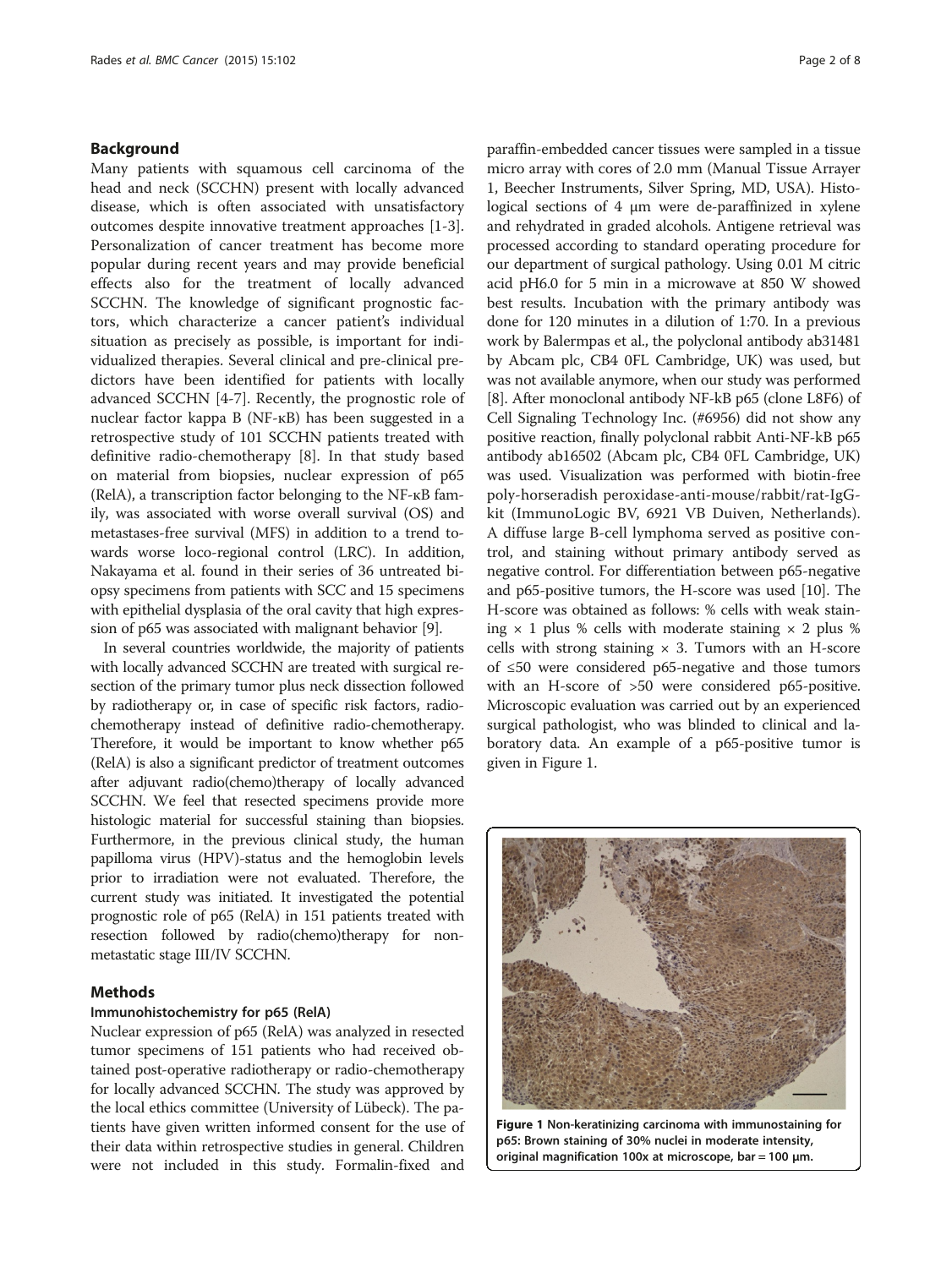#### **Treatment**

A total of 151 patients who had received surgery and postoperative radiotherapy or radio-chemotherapy for locally advanced SCCHN between 2000 and 2009 were included in this retrospective study. Further inclusion criteria were successful staining for p65, histologically proven SCC of the oropharynx, oral cavity, hypopharynx or larynx, and stage III or IV disease. Surgery was performed as resection of the primary tumor plus modified radical neck dissections. Conventionally fractionated radiotherapy  $(5 \times 2 \text{ Gy per week})$  began 4–5 weeks after surgery. The PTV 1 included the primary tumor plus the bilateral cervical and supraclavicular lymph nodes (50–60 Gy). The PTV 2 included the primary tumor plus the involved lymph nodes; total doses were 60 Gy after complete resection and 66–70 Gy after incomplete resection. Lymph node levels with extra-capsular spread (ECS) received a total dose of 66 Gy. In case of incomplete resection and/or ECS, concurrent chemotherapy with 20 mg/m<sup>2</sup> of cisplatin on days  $1-5$  and  $29-33$  plus/ minus  $600/1000$  mg/m<sup>2</sup> of 5-fluorouracil on days 1-5 and 29–33 was administered.

#### Additional potential prognostic factors

Twelve variables were investigated in addition to nuclear expression of p65 (RelA) for associations with locoregional control (LRC), metastases-free survival (MFS) and overall survival (OS). These twelve variables were age (≤60 years vs. ≥61 years), gender, Karnofsky performance score (KPS  $\leq 70$  vs. KPS  $\geq 80$ ), hemoglobin levels prior to irradiation (<12 g/dl vs.  $\geq$ 12 g/dl), tumor site (oropharynx vs. hypopharynx vs. larynx vs. oral cavity/floor of mouth), histologic grade (G1-2 vs. G3), HPVstatus of the tumor (negative vs. positive; HPV-positivity was defined as presence of both a specific p16-pattern and a positive in-situ hybridization-result.), T-classification (T1-T2 vs. T3-T4), N-classification (N0-N2a vs. N2b-N3), American Joint Committee on Cancer (AJCC) stage (stage III vs. stage IV) extent of resection (complete vs. incomplete) and administration of concurrent chemotherapy (no vs. yes). The distribution of these variables is given in Table 1.

#### HPV-status

Formalin-fixed, paraffin-embedded tumor probes were analyzed for DNA of HPV-high-risk subtypes 16, 18, 31, 33 and 51 with in-situ-hybridization marked with antibiotin-antibody processed in an autostainer. The morphologic criteria of positive hybridization-signals were adapted to the well-known morphology of CISH for other genes [[11](#page-7-0)]. P16-immunoreactivity was qualitatively analyzed in accordance with morphologic criteria of intense confluent nuclear and cytoplasmic staining of tumor cells (positive). A tumor was defined as HPV-positive, if it

### Table 1 Distribution of the potential prognostic variables

|                             | N patients (%) |
|-----------------------------|----------------|
| P65 expression              |                |
| <b>Negative</b>             | 144 (95)       |
| <b>Positive</b>             | 7(5)           |
| Age                         |                |
| $\leq$ 60 years             | 94 (62)        |
| $\geq$ 61 years             | 57 (38)        |
| Gender                      |                |
| <b>Female</b>               | 36 (24)        |
| Male                        | 115 (76)       |
| Karnofsky performance score |                |
| $\leq 70$                   | 77 (51)        |
| $\geq 80$                   | 74 (49)        |
| Hemoglobin level pre-RT     |                |
| $<$ 12 g/dl                 | 49 (32)        |
| $\geq$ 12 g/dl              | 102 (68)       |
| <b>Tumor Site</b>           |                |
| Oropharynx                  | 62 (41)        |
| Oral Cavity/Floor of mouth  | 31(21)         |
| Hypopharynx                 | 22 (15)        |
| Larynx                      | 36 (24)        |
| Histologic grade            |                |
| $G1-2$                      | 61 (40)        |
| G3                          | 90 (60)        |
| <b>HPV status</b>           |                |
| <b>Negative</b>             | 129 (85)       |
| <b>Positive</b>             | 19 (13)        |
| Not available               | 3(2)           |
| <b>T-classification</b>     |                |
| $T1-T2$                     | 71 (47)        |
| T3-T4                       | 80 (53)        |
| <b>N-classification</b>     |                |
| N0-N2a                      | 55 (36)        |
| <b>N2b-N3</b>               | 96 (64)        |
| AJCC stage                  |                |
| <b>Stage III</b>            | 48 (32)        |
| <b>Stage IV</b>             | 103 (68)       |
| <b>Extent of resection</b>  |                |
| Complete                    | 123 (81)       |
| Incomplete                  | 28 (19)        |
| Chemotherapy                |                |
| No                          | 82 (54)        |
| Yes                         | 69 (46)        |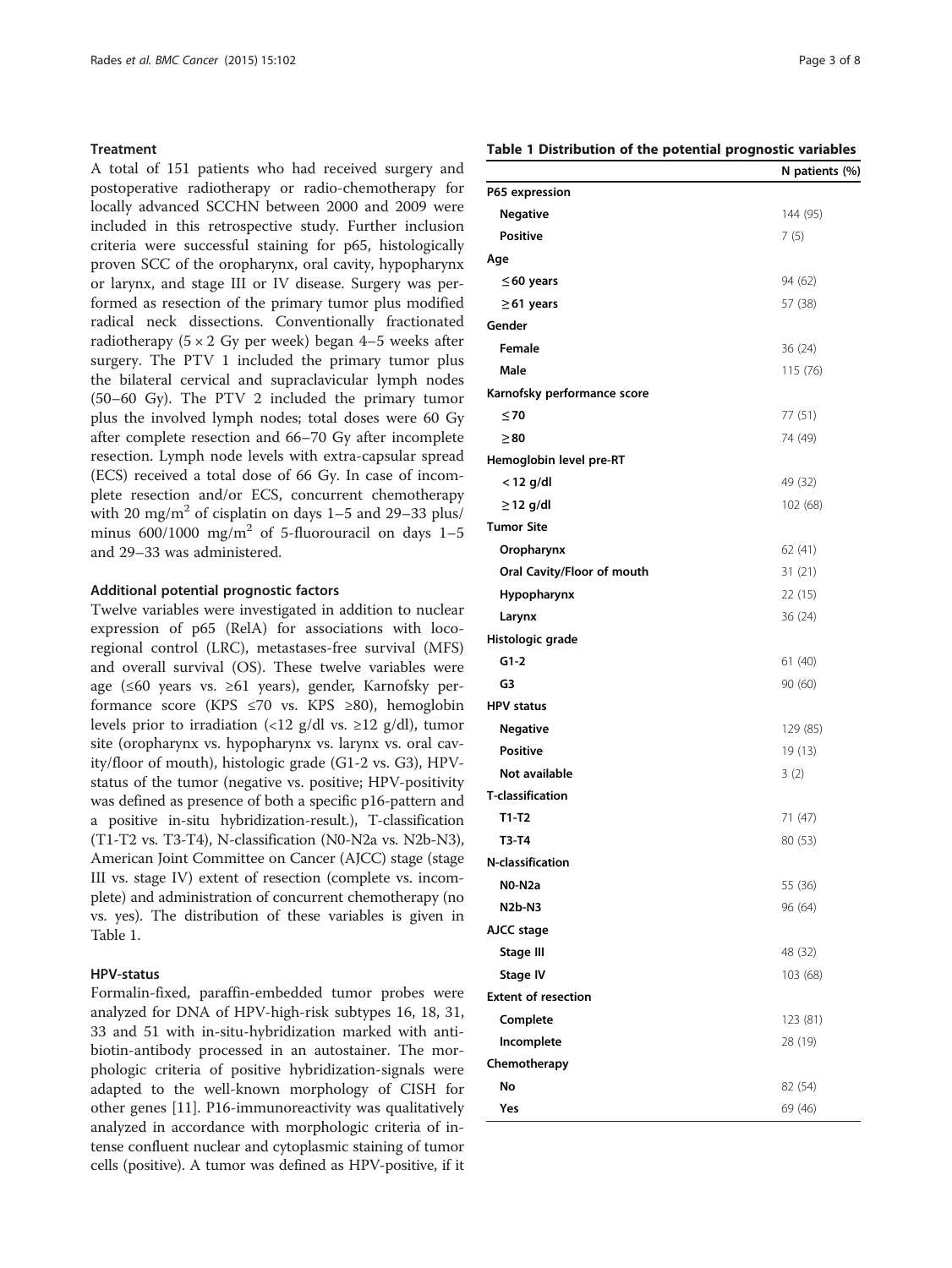showed both a specific p16-pattern as surrogate marker of oncogene activity of E6- and E7-gene and a positive in-situ hybridization-result. Positive control was a squamous-type carcinoma-in-situ of the cervix uteri of a patient with known HPV-subtype (HPV-Chip Type 3.5C, Chipron GmbH, Berlin, Germany). As negative control tumor tissue were stained with anti-biotin antibody only and cancer without p16-immunoreactivity and without amplification of HPV-high-risk-DNA in PCR with LCD-Array HPV-Chip 3.5 [\[12\]](#page-7-0).

By chromogene in-situ-hybridization, we could identify DNA of human papilloma-virus high-risk subtypes 16, 18, 31, 33 and 51 in one assay but could not discriminate, which of the five subtypes was involved. In another assay we tested for low risk subtypes 6 and 11, but did not found them in carcinoma. If cases were positive for p16 in a cluster, which is typical for oncogene activation of HPV, but negative in chromogene in-situ-hybridization, we postulated another HPV-subtype than 16, 18, 31, 33 or 51 or a low sensitivity in paraffin embedded tissue, which was stored for years in an archive at room temperature.

#### Statistical considerations

LRC, MFS and OS were referenced from the last day of radiotherapy/radio-chemotherapy. Univariate analyses were performed with the Kaplan-Meier method and the log-rank test. Those variables showing a significant or borderline significant ( $p \le 0.05$ ) association with treatment outcomes on univariate analyses were also included in a multivariate analysis performed with the Cox proportional hazards model. If T-classification or Nclassification and AJCC stage were significant in the univariate analysis, AJCC-stage was not included in the multivariate analysis, as it is a confounding variable of both T-classification and N-classification.

#### Results

The median follow up was 21 months (range 0– 67 months) in the entire cohort and 24 months (6– 66 months) in those patients alive at the last follow up. Of those 19 patients with an HPV-positive tumor, 17 patients had oropharynx cancer, one patient larynx cancer and one patient cancer of the oral cavity.

On the univariate analysis of OS (Table 2), p65- negativity (Figure [1](#page-1-0),  $p$  < 0.001), KPS ≥80 ( $p$  = 0.012), preradio(chemo)therapy hemoglobin levels of  $\geq$ 12 g/dl (p = 0.002), HPV-positivity ( $p = 0.023$ ), T-classification 1–2  $(p = 0.009)$ , N-classification 0-2a  $(p = 0.024)$ , AJCC-stage III ( $p = 0.025$ ) and complete resection ( $p = 0.017$ ) were positively associated with survival. In the subsequent multivariate analysis (performed without AJCC-stage), KPS (risk ratio [RR] 2.36; 95%-confidence interval [CI] 1.26-4.48; p = 0.007), HPV-status (RR 5.51; 95%-CI 1.17- 100.00; p = 0.027), T-classification (RR 1.39; 95%-CI

|                               | At 1 year<br>(%) | At 2 years<br>(%) | At 3 years<br>(%) | P       |
|-------------------------------|------------------|-------------------|-------------------|---------|
| P65 expression                |                  |                   |                   |         |
| <b>Negative</b>               | 90               | 71                | 68                |         |
| <b>Positive</b>               | 71               | n.a.              | n.a.              | < 0.001 |
| Age                           |                  |                   |                   |         |
| $\leq$ 60 years               | 89               | 68                | 66                |         |
| $\geq$ 61 years               | 89               | 70                | 66                | 0.92    |
| Gender                        |                  |                   |                   |         |
| <b>Female</b>                 | 91               | 84                | 78                |         |
| Male                          | 88               | 64                | 62                | 0.19    |
| Karnofsky performance score   |                  |                   |                   |         |
| $\leq 70$                     | 88               | 57                | 49                |         |
| $\geq 80$                     | 90               | 76                | 76                | 0.012   |
| Hemoglobin level pre-RT       |                  |                   |                   |         |
| $<$ 12 g/dl                   | 83               | 46                | 46                |         |
| ≥12 g/dl                      | 92               | 78                | 74                | 0.002   |
| <b>Tumor Site</b>             |                  |                   |                   |         |
| Oropharynx                    | 93               | 76                | 72                |         |
| Oral Cavity/Floor of<br>mouth | 90               | 53                | 47                |         |
| Hypopharynx                   | 77               | 56                | 56                |         |
| Larynx                        | 89               | 75                | 75                | 0.35    |
| Histologic grade              |                  |                   |                   |         |
| $G1-2$                        | 95               | 73                | 69                |         |
| G3                            | 85               | 65                | 63                | 0.26    |
| <b>HPV status</b>             |                  |                   |                   |         |
| <b>Negative</b>               | 87               | 65                | 62                |         |
| <b>Positive</b>               | 100              | 93                | 93                | 0.023   |
| <b>T-classification</b>       |                  |                   |                   |         |
| T1-T2                         | 94               | 82                | 77                |         |
| T3-T4                         | 84               | 56                | 56                | 0.009   |
| N-classification              |                  |                   |                   |         |
| $NO-N2a$                      | 96               | 81                | 81                |         |
| <b>N2b-N3</b>                 | 85               | 61                | 57                | 0.024   |
| AJCC stage                    |                  |                   |                   |         |
| Stage III                     | 98               | 82                | 82                |         |
| Stage IV                      | 85               | 62                | 58                | 0.025   |
| <b>Extent of resection</b>    |                  |                   |                   |         |
| Complete                      | 91               | 73                | 70                |         |
| Incomplete                    | 82               | 50                | 50                | 0.017   |
| Chemotherapy                  |                  |                   |                   |         |
| No                            | 88               | 69                | 67                |         |
| Yes                           | 90               | 68                | 65                | 0.99    |

n.a. = not available; significant p-values are given in bold.

#### Table 2 Univariate analysis of overall survival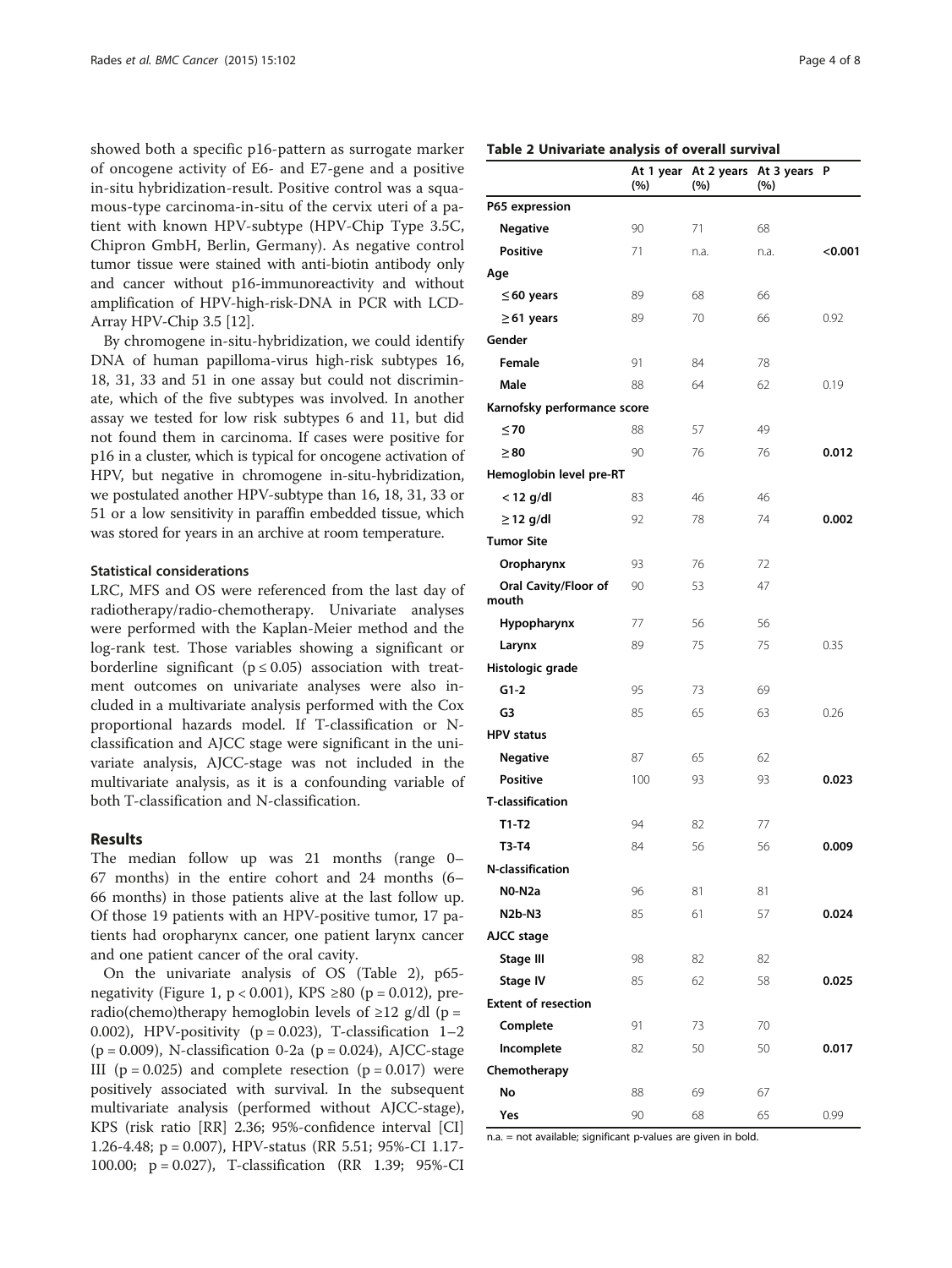1.01-1.94; p = 0.041) and N-classification (RR 2.63; 95%- CI 1.29-5.90;  $p = 0.007$ ) maintained significance. P65expression achieved borderline significance (RR 3.02; 95%-CI 0.99-7.60; p = 0.052). Hemoglobin levels showed a trend (RR 1.76; 95%-CI 0.94-3.26;  $p = 0.08$ ), and extent of resection was not significant (RR 1.81; 95%-CI 0.88- 3.52;  $p = 0.11$ ).

On univariate analyses of MFS (Table 3), a positive impact was found for KPS ≥80 (p = 0.049), favorable tumor site (oropharynx or larynx cancer;  $p = 0.036$ ), Tclassification 1–2 ( $p = 0.013$ ), N-classification 0-2a ( $p =$ 0.004), AJCC-stage III ( $p = 0.011$ ) and complete resection  $(p = 0.002)$ . HPV-positivity showed a trend towards improved MFS ( $p = 0.09$ ). P65-expression was not signifi-cantly associated with MFS (Figure [2](#page-5-0),  $p = 0.29$ ). In the corresponding multivariate analysis (performed without AJCC-stage), KPS (RR 2.49; 95%-CI 1.19-5.29; p = 0.015), T-classification (RR: 1.74; 95%-CI: 1.18-2.64; p = 0.005), N-classification (RR: 6.22; 95%-CI: 2.34-21.56; p < 0.001) and extent of resection (RR 3.43; 95%-CI 1.54-7.34; p = 0.003) were significant; tumor site (RR: 1.13; 95%-CI: 0.88-1.43;  $p = 0.34$ ) was not significant.

The univariate analysis of LRC (Table [4](#page-5-0)) revealed positive associations with LRC for p65-negativity (Figure [2](#page-5-0), p < 0.001), pre-radio(chemo)therapy hemoglobin levels of ≥12 g/dl (p = 0.037), HPV-positivity (p = 0.041), Tclassification 1–2 ( $p = 0.007$ ), N-classification 0-2a ( $p =$ 0.040) and AJCC-stage III ( $p = 0.042$ ). Favorable tumor sites achieved borderline significance ( $p = 0.050$ ). In the multivariate analysis (performed without AJCC-stage), p65-expression (RR 5.06; 95%-CI 1.63-13.24; p = 0.008), T-classification (RR: 1.45; 95%-CI: 1.03-2.09; p = 0.033), N-classification (RR: 2.83; 95%-CI: 1.31-6.81; p = 0.007) and tumor site (RR 1.36; 95%-CI 1.09-1.71; p = 0.008) remained significant. Hemoglobin levels (RR 1.64; 95%- CI 0.82-3.17;  $p = 0.16$ ) and HPV-stage (RR 2.49; 95%-CI 0.49-45.45;  $p = 0.32$ ) were not significantly associated with LRC.

#### **Discussion**

The outcomes after treatment of patients with locally advanced SCCHN need to be improved. In recent years, promising new molecular targeted therapies have been introduced for these patients including epidermal growth factor receptor monoclonal antibodies, tyrosine kinase inhibitors, vascular endothelial growth factor receptor inhibitors, and inhibitors of other pathways and targets [[13](#page-7-0)]. Furthermore, modern radiation techniques have been more widely used for the treatment of SCCHN including intensity-modulated radiotherapy, adaptive intensity-modulated radiotherapy and proton therapy, either alone or in combination with systemic agents [[14-16\]](#page-7-0).

|                               | At 1 year<br>$(\%)$ | At 2 years<br>$(\%)$ | At 3 years<br>(%) | Ρ     |
|-------------------------------|---------------------|----------------------|-------------------|-------|
| P65 expression                |                     |                      |                   |       |
| <b>Negative</b>               | 87                  | 79                   | 76                |       |
| <b>Positive</b>               | 86                  | n.a.                 | n.a.              | 0.29  |
| Age                           |                     |                      |                   |       |
| $\leq$ 60 years               | 89                  | 77                   | 74                |       |
| $\geq$ 61 years               | 85                  | 82                   | 76                | 0.90  |
| Gender                        |                     |                      |                   |       |
| Female                        | 91                  | 84                   | 77                |       |
| Male                          | 86                  | 77                   | 75                | 0.41  |
| Karnofsky performance score   |                     |                      |                   |       |
| $\leq 70$                     | 82                  | 72                   | 63                |       |
| $\geq 80$                     | 91                  | 83                   | 81                | 0.049 |
| Hemoglobin level pre-RT       |                     |                      |                   |       |
| $<$ 12 g/dl                   | 83                  | 75                   | 75                |       |
| ≥12 g/dl                      | 89                  | 80                   | 75                | 0.79  |
| <b>Tumor Site</b>             |                     |                      |                   |       |
| Oropharynx                    | 93                  | 87                   | 81                |       |
| Oral Cavity/Floor of<br>mouth | 82                  | 70                   | 70                |       |
| Hypopharynx                   | 72                  | 55                   | 55                |       |
| Larynx                        | 91                  | 87                   | 79                | 0.036 |
| Histologic grade              |                     |                      |                   |       |
| $G1-2$                        | 86                  | 78                   | 73                |       |
| G3                            | 88                  | 79                   | 76                | 0.90  |
| <b>HPV</b> status             |                     |                      |                   |       |
| <b>Negative</b>               | 87                  | 76                   | 72                |       |
| <b>Positive</b>               | 95                  | 95                   | 95                | 0.09  |
| <b>T-classification</b>       |                     |                      |                   |       |
| $T1-T2$                       | 95                  | 88                   | 85                |       |
| T3-T4                         | 80                  | 71                   | 65                | 0.013 |
| N-classification              |                     |                      |                   |       |
| NO-N2a                        | 96                  | 90                   | 90                |       |
| <b>N2b-N3</b>                 | 82                  | 72                   | 67                | 0.004 |
| AJCC stage                    |                     |                      |                   |       |
| <b>Stage III</b>              | 95                  | 89                   | 89                |       |
| <b>Stage IV</b>               | 83                  | 73                   | 68                | 0.011 |
| <b>Extent of resection</b>    |                     |                      |                   |       |
| Complete                      | 90                  | 84                   | 80                |       |
| Incomplete                    | 74                  | 57                   | 57                | 0.002 |
| Chemotherapy                  |                     |                      |                   |       |
| No                            | 88                  | 86                   | 82                |       |
| Yes                           | 86                  | 71                   | 68                | 0.16  |

n.a. = not available; significant p-values are given in bold.

#### Table 3 Univariate analysis of metastases-free survival

 $\overline{a}$  years and  $\overline{a}$ 

 $\overline{a}$   $\overline{a}$   $\overline{a}$ 

At 1 years of the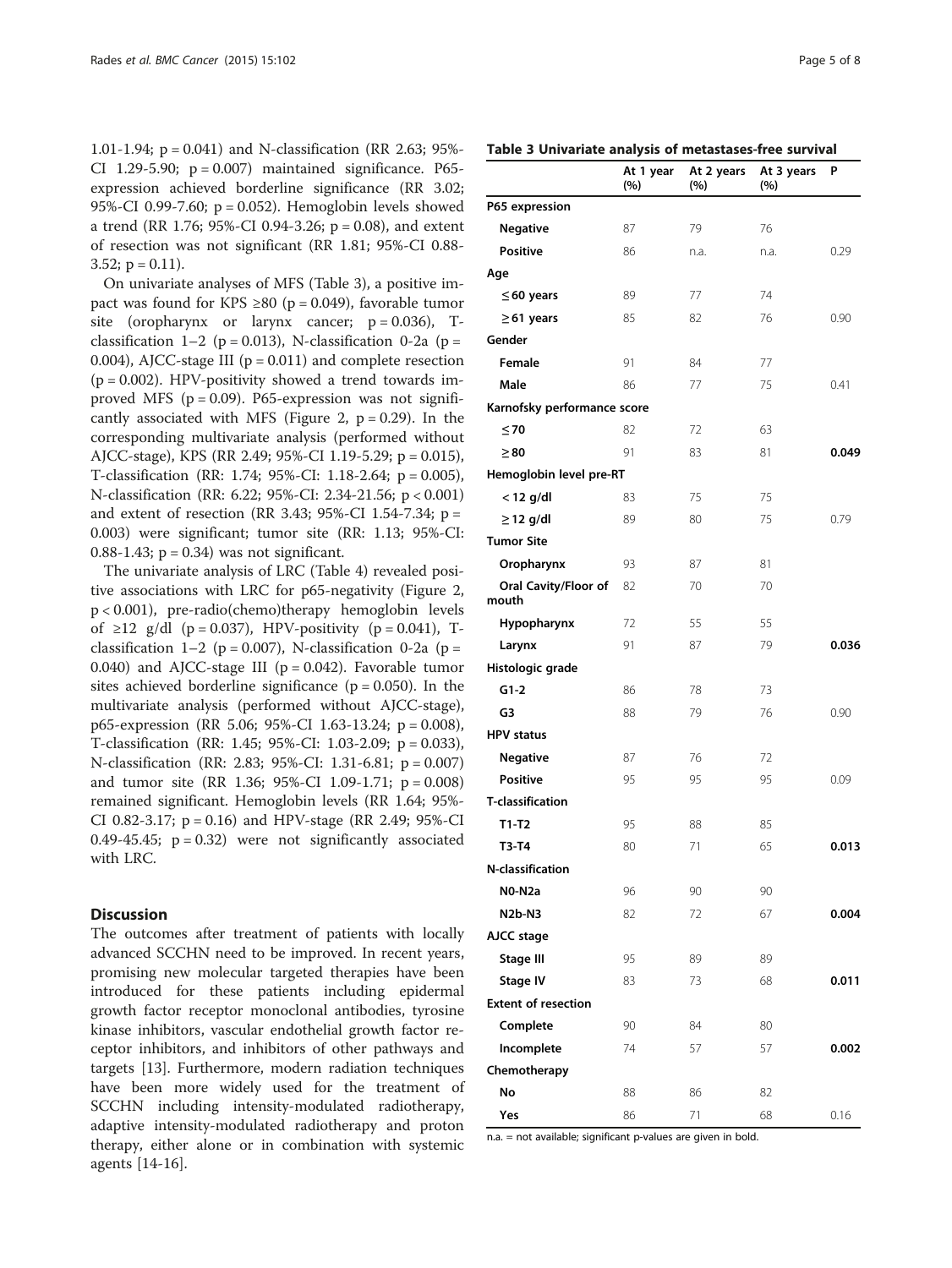<span id="page-5-0"></span>

A retrospective study published in 2010 suggested the expression of NF-ĸB to be a new marker for decreased radio-sensitivity in patients irradiated for early-stage cancer of the larynx [[17\]](#page-7-0). The study matched 35 patients with a local recurrence to 70 patients without a recurrent tumor. NF-ĸB was significantly associated with local

|                               | At 1 year<br>(%) | At 2 years<br>(%) | At 3 years<br>$(\%)$ | P       |
|-------------------------------|------------------|-------------------|----------------------|---------|
| P65 expression                |                  |                   |                      |         |
| <b>Negative</b>               | 88               | 76                | 72                   |         |
| <b>Positive</b>               | 43               | n.a.              | n.a.                 | < 0.001 |
| Age                           |                  |                   |                      |         |
| $\leq$ 60 years               | 83               | 70                | 67                   |         |
| $\geq$ 61 years               | 90               | 79                | 75                   | 0.23    |
| Gender                        |                  |                   |                      |         |
| Female                        | 91               | 78                | 78                   |         |
| Male                          | 84               | 71                | 67                   | 0.31    |
| Karnofsky performance score   |                  |                   |                      |         |
| $\leq 70$                     | 83               | 69                | 64                   |         |
| $\geq 80$                     | 88               | 77                | 74                   | 0.19    |
| Hemoglobin level pre-RT       |                  |                   |                      |         |
| $<$ 12 g/dl                   | 79               | 60                | 60                   |         |
| $\geq$ 12 g/dl                | 89               | 78                | 73                   | 0.037   |
| <b>Tumor Site</b>             |                  |                   |                      |         |
| Oropharynx                    | 91               | 83                | 79                   |         |
| Oral Cavity/Floor of<br>mouth | 74               | 46                | 46                   |         |
| Hypopharynx                   | 82               | 71                | 71                   |         |
| Larynx                        | 87               | 77                | 69                   | 0.050   |
| Histologic grade              |                  |                   |                      |         |
| $G1-2$                        | 91               | 78                | 74                   |         |
| G3                            | 82               | 70                | 67                   | 0.24    |
| <b>HPV</b> status             |                  |                   |                      |         |
| <b>Negative</b>               | 84               | 69                | 65                   |         |
| <b>Positive</b>               | 94               | 94                | 94                   | 0.041   |
| <b>T-classification</b>       |                  |                   |                      |         |
| $T1-T2$                       | 92               | 83                | 77                   |         |
| T3-T4                         | 80               | 64                | 64                   | 0.007   |
| <b>N-classification</b>       |                  |                   |                      |         |
| NO-N2a                        | 90               | 82                | 82                   |         |
| <b>N2b-N3</b>                 | 83               | 68                | 63                   | 0.040   |
| AJCC stage                    |                  |                   |                      |         |
| <b>Stage III</b>              | 91               | 82                | 82                   |         |
| <b>Stage IV</b>               | 83               | 68                | 63                   | 0.042   |
| <b>Extent of resection</b>    |                  |                   |                      |         |
| Complete                      | 88               | 75                | 71                   |         |
| Incomplete                    | 78               | 67                | 67                   | 0.46    |
| Chemotherapy                  |                  |                   |                      |         |
| No                            | 87               | 77                | 70                   |         |
| Yes                           | 85               | 69                | 69                   | 0.99    |

Table 4 Univariate analysis of loco-regional control

n.a. = not available; significant p-values are given in bold.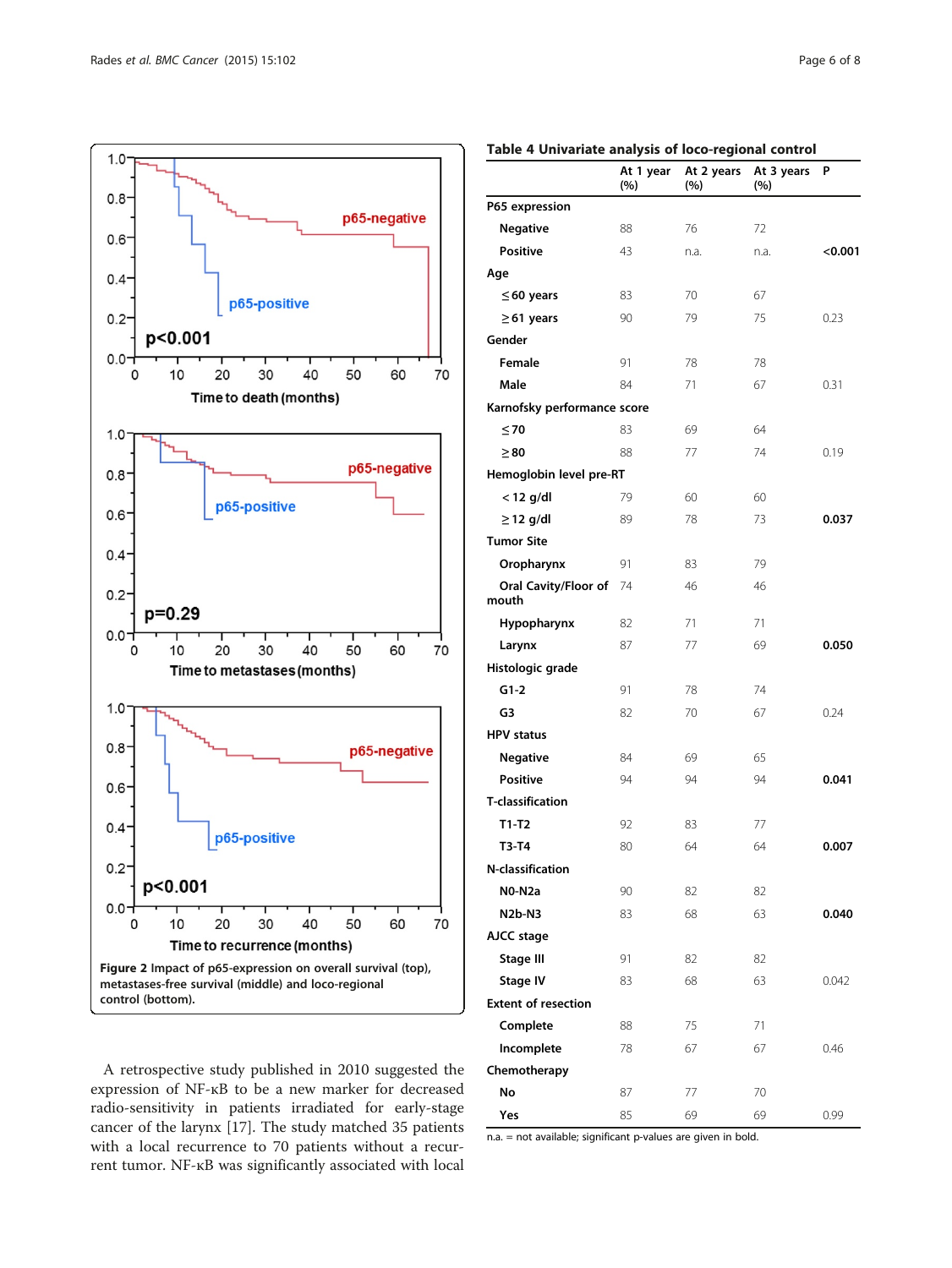<span id="page-6-0"></span>failure in both the univariate  $(p = 0.008)$  and the multivariate  $(p = 0.04)$  analysis. In recurrent cancers, expression of NF-ĸB was markedly increased in 80% (23 of 29) of tumors. In 2013, another retrospective study of 77 patients receiving radiotherapy or radio-chemotherapy for SCCHN with a relatively favorable prognosis (64% T1-2, 70% N0, 48% AJCC-stage I-II) was reported [\[18](#page-7-0)]. Local control at 5 years was significantly better with low expression of NF-ĸB than with higher expression of NF-ĸB (80% vs. 42%,  $p = 0.001$ ). Also this study suggested a correlation between high levels of expression of NF-ĸB and decreased radio(chemo)-sensitivity. These data were supported by another retrospective study of 101 patients treated with radio-chemotherapy for locally advanced SCCHN [8]. Mean follow up time was 25 months (range 2.3-63 months). Patients with a p65-positive tumor had a worse prognosis than those patients with a p65 negative tumor. The two-year OS rates were 40% and 67%, respectively ( $p = 0.008$ ), the 2-year MFS rates 38% and 62%, respectively ( $p = 0.008$ ), and the 2-year LRC rates 40% and 62%, respectively ( $p = 0.069$ ). These three retrospective studies were performed in patients treated with definitive radiotherapy or radio-chemotherapy [8,[17,18\]](#page-7-0). In contrast, the present study was performed in patients receiving radio(chemo)therapy in an adjuvant setting following resection of the primary tumor plus neck dissection. Furthermore, two of the previous studies were performed in SCCHN patients with a more favorable prognosis (48%-100% early stage tumors). Therefore, the comparison of our study to the three previous studies has some limitations.

In accordance with the three previous studies [8,[17,18\]](#page-7-0), our study also revealed a significant impact of the nuclear expression of NF-ĸB (p65/RelA) on treatment outcomes. The prognostic role of the nuclear expression of NF-ĸB (p65/RelA) may form the basis for the development of new targeted therapies for locally advanced SCCHN. However, the retrospective design of the four studies creates the risk of including inapparent selection biases. We aimed to reduce the risk of such biases by including only patients who had received resection plus neck dissection followed by radio(chemo) therapy. The cancer specimens were from resection and not from biopsy, which may have reduced a potential influence of the quality of staining for p65. In general, staining will provide better results if it is performed in larger resected specimens rather than in smaller specimens from biopsies. However, these results of our study and of the three previous reports from the literature should ideally be confirmed prospective cohorts of patients with locally advanced SCCHN [8[,17,18](#page-7-0)].

Improved treatment outcomes were also significantly associated with better performance status (KPS ≥80), favorable tumor site (oropharynx or larynx), HPV-positivity, lower tumor stage (T1-2, N0-2a, AJCC-stage III) and complete resection in the present study. Hemoglobin levels prior to radiotherapy of  $\geq$ 12 g/dl showed a trend towards better OS. These findings agree with the data from the reported literature which reveals consistency of our results [[19](#page-7-0)-[23](#page-7-0)].

#### **Conclusions**

P65-negativity was significantly associated with improved LRC and achieved borderline significance with respect to improved OS. Thus, p65-expression may be an additional target for novel agents in the treatment of locally advanced SCCHN.

#### Competing interest

The authors declare that they have no competing interests.

#### Authors' contributions

DR designed and coordinated the study. SH, NDS, KH and BW provided patient data. NDS, MPG and CT performed the immunohistochemistry. DR and SES performed the statistical analyses. DR, MPG, CT and SES performed the interpretation of the data. DR, MPG and SES drafted the manuscript. The authors read and approved the final manuscript.

#### Author details

<sup>1</sup>Department of Radiation Oncology, University of Lübeck, Ratzeburger Allee 160, D-23538 Lübeck, Germany. <sup>2</sup>Institute of Pathology, University of Lübeck Lübeck, Germany. <sup>3</sup>Department of Oto-Rhino-Laryngology and Head and Neck Surgery, University of Lübeck, Lübeck, Germany. <sup>4</sup>Department of Radiation Oncology, Mayo Clinic Scottsdale, Scottsdale, AZ, USA.

#### Received: 24 August 2014 Accepted: 20 February 2015 Published online: 06 March 2015

#### References

- 1. Pignon JP, le Maître A, Maillard E, Bourhis J, MACH-NC Collaborative Group. Meta-analysis of chemotherapy in head and neck cancer (MACH-NC): an update on 93 randomised trials and 17,346 patients. Radiother Oncol. 2009;92:4–14.
- 2. Blanchard P, Baujat B, Holostenco V, Bourredjem A, Baey C, Bourhis J, et al. Meta-analysis of chemotherapy in head and neck cancer (MACH-NC): a comprehensive analysis by tumour site. Radiother Oncol. 2011;100:33–40.
- 3. Blanchard P, Bourhis J, Lacas B, Posner MR, Vermorken JB, Hernandez JJ, et al. Taxane-cisplatin-fluorouracil as induction chemotherapy in locally advanced head and neck cancers: an individual patient data meta-analysis of the meta-analysis of chemotherapy in head and neck cancer group. J Clin Oncol. 2013;31:2854–60.
- 4. Dietz A, Rudat V, Conradt C, Weidauer H, Ho A, Moehler T. Prognostic relevance of serum levels of the angiogenic peptide bFGF in advanced carcinoma of the head and neck treated by primary radiochemotherapy. Head Neck. 2000;22:666–73.
- 5. Rudat V, Stadler P, Becker A, Vanselow B, Dietz A, Wannenmacher M, et al. Predictive value of the tumor oxygenation by means of pO2 histography in patients with advanced head and neck cancer. Strahlenther Onkol. 2001;177:462–8.
- 6. Seibold ND, Schild SE, Gebhard MP, Noack F, Schröder U, Rades D. Prognosis of patients with locally advanced squamous cell carcinoma of the head and neck. Impact of tumor cell expression of EPO and EPO-R. Strahlenther Onkol. 2013;189:559–65.
- 7. Rades D, Seibold ND, Hoffmann A, Gebhard MP, Noack F, Thorns C, et al. Impact of the HPV positivity definition on the prognostic value of HPV status in patients with locally advanced squamous cell carcinoma of the head and neck. Strahlenther Onkol. 2013;189:856–60.
- 8. Balermpas P, Michel Y, Wagenblast J, Seitz O, Sipek F, Rödel F, et al. Nuclear NF-κB expression correlates with outcome among patients with head and neck squamous cell carcinoma treated with primary chemoradiation therapy. Int J Radiat Oncol Biol Phys. 2013;86:785–90.